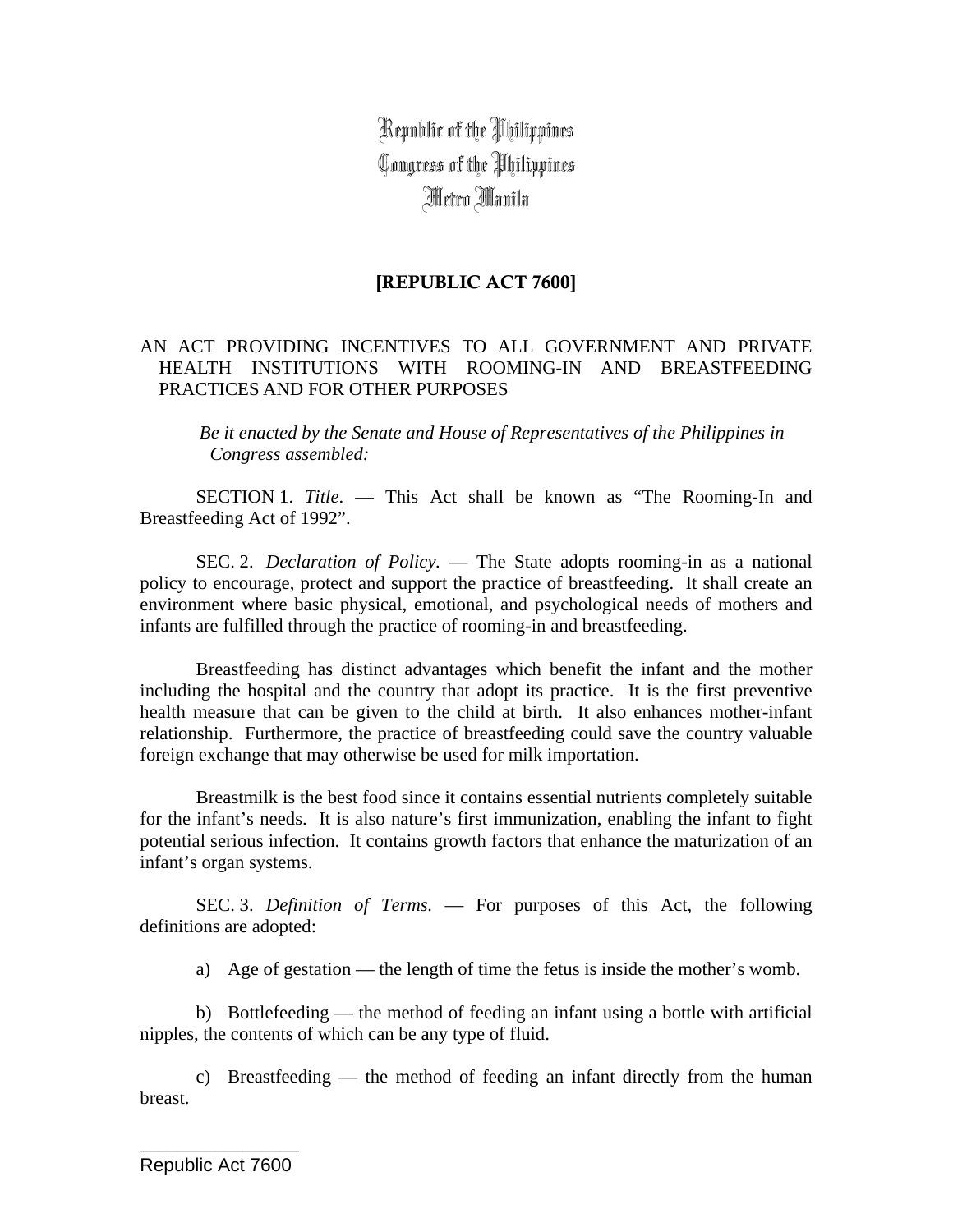d) Breastmilk — the human milk from a mother.

e) Expressed breastmilk — the human milk which has been extracted from the breast by hand or by breast pump. It can be fed to an infant using a dropper, a nasogatric tube, a cup and spoon, or a bottle.

f) Formula feeding — the feeding of a newborn with infant formula usually by bottlefeeding. It is also called artificial feeding.

g) Health institutions — are hospitals, health infirmaries, health centers, lying-in centers, or puericulture centers with obstetrical and pediatric services.

h) Health personnel — are professionals and workers who manage and/or administer the entire operation of health institutions and/or who are involved in providing maternal and child health services.

i) Infant — a child within zero  $(0)$  to twelve  $(12)$  months of age.

j) Infant formula — the breastmilk substitute formulated industrially in accordance with applicable Codex Alimentarius standards, to satisfy the normal nutritional requirements of infants up to six (6) months of age, and adopted to their physiological characteristics.

k) Lactation management — the general care of a mother-infant nursing couple during the mother's prenatal, immediate postpartum and postnatal periods. It deals with educating and providing knowledge and information to pregnant and lactating mothers on the advantages of breastfeeding, the physiology of lactation, the establishment and maintenance of lactation, the proper care of the breasts and nipples, and such other matters that would contribute to successful breastfeeding.

l) Low birth weight infant — a newborn weighing less than two thousand five hundred (2,500) grams at birth.

- m) Mother's milk the breastmilk from the newborn's own mother.
- n) Rooming-in the practice of placing the newborn in the same room as the mother right after delivery up to discharge to facilitate mother-infant bonding and to initiate breastfeeding. The infant may either share the mother's bed or be placed in a crib beside the mother.
- o) Seriously ill mothers are those who are: with severe infections; in shock; in severe cardiac or respiratory distress; or dying; or those with other conditions that may be determined by the attending physician as serious.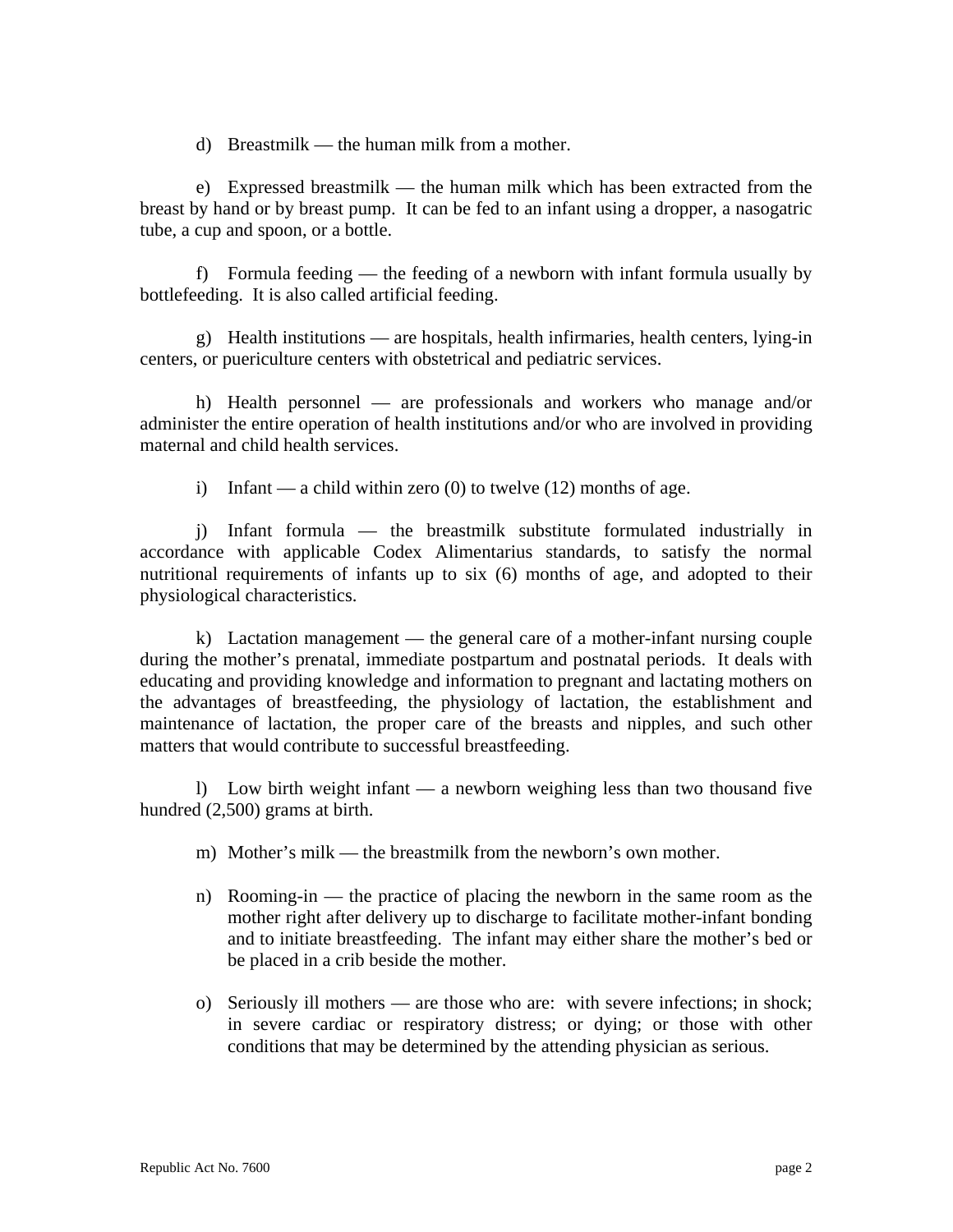p) Wet-nursing — the feeding of a newborn from another mother's breast when his/her own mother cannot breastfeed.

# **CHAPTER I**

### **ROOMING-IN AND BREASTFEEDING OF INFANTS**

 SEC. 4. *Applicability*. — The provisions in this Chapter shall apply to all private and government health institutions adopting rooming-in and breastfeeding as defined in this Act.

 SEC. 5. *Normal Spontaneous Deliveries*. — The following newborn infants shall be put to the breast of the mother immediately after birth and forthwith roomed-in within thirty (30) minutes:

- a) well infants regardless of age of gestation; and
- b) infants with low birth weights but who can suck.

 SEC. 6. *Deliveries by Caesarian*. — Infants delivered by caesarian section shall be roomed-in and breastfed within three (3) to four (4) hours after birth.

 SEC. 7. *Deliveries Outside Health Institutions*. — Newborns delivered outside health institutions whose mothers have been admitted to the obstetrics department/unit and who both meet the general conditions stated in Section 5 of this Act, shall be roomed-in and breastfed immediately.

 SEC. 8. *Exemptions*. — Infants whose conditions do not permit rooming-in and breastfeeding as determined by the attending physician, and infants whose mothers are either: a) seriously ill; b) taking medications and contraindicated to breastfeeding; c) violent psychotics; or d) whose conditions do not permit breastfeeding and rooming-in as determined by the physician shall be exempted from the provisions of Section 5, 6, and 7: *Provided*, That these infants shall be fed expressed breastmilk or wet-nursed as may be determined by the attending physician.

SEC. 9. *Right of the Mother to Breastfeed.* — It shall be the mother's right to breastfeed her child who equally has the right to her breastmilk. Bottlefeeding shall be allowed only after the mother has been informed by the attending health personnel of the advantages of breastfeeding and the proper techniques of infant formula feeding and the mother has opted in writing to adopt infant formula feeding for her infant.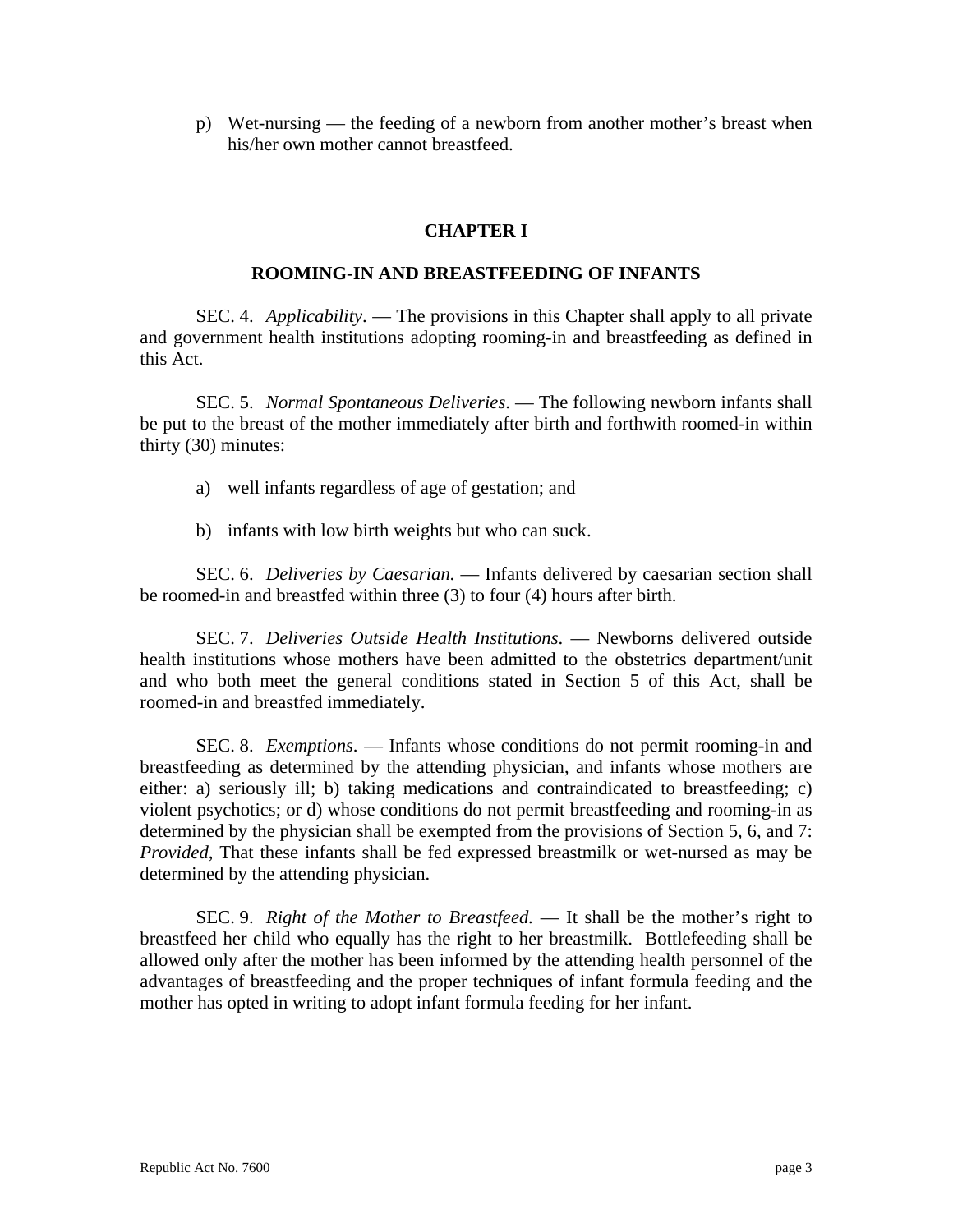### **CHAPTER II**

### **HUMAN MILK BANK**

 SEC. 10. *Provision of Facilities for Breastmilk Collection and Storage*. — The health institution adopting rooming-in and breastfeeding shall provide equipment, facilities, and supplies for breastmilk collection, storage and utilization, the standards of which shall be defined by the Department of Health.

### **CHAPTER III**

# **INFORMATION, EDUCATION AND RE-EDUCATION DRIVE**

 SEC. 11. *Continuing Education, Re-education and Training of Health Personnel*. — The Department of Health with the assistance of other government agencies, professional and non-governmental organizations shall conduct continuing information education, re-education, and training programs for physicians, nurses, midwives, nutritionist-dietitians, community health workers and traditional birth attendants (TBAs) and other health personnel on current and updated lactation management.

Information materials shall be given to all health personnel involved in maternal and infant care in health institutions.

 SEC. 12. *Information Dissemination to Pregnant Women*. — During the prenatal, perinatal and postnatal consultations and/or confinements of the mothers or pregnant women in a health institution, it shall be the obligation of the health institution and the health personnel to immediately and continuously teach, train, and support the women on current and updated lactation management and infant care, through participatory strategies such as organization of mothers' clubs and breastfeeding support groups and to distribute written information materials on such matters free of charge.

#### **CHAPTER IV**

#### **MISCELLANEOUS PROVISIONS**

 SEC. 13. *Incentives*. — The expenses incurred by a private health institution in complying with the provisions of this Act, shall be deductible expenses for income tax purposes up to twice the actual amount incurred: *Provided*, That the deduction shall apply for the taxable period when the expenses were incurred: *Provided, further,* That the hospital shall comply with the provisions of this Act within six (6) months after its approval.